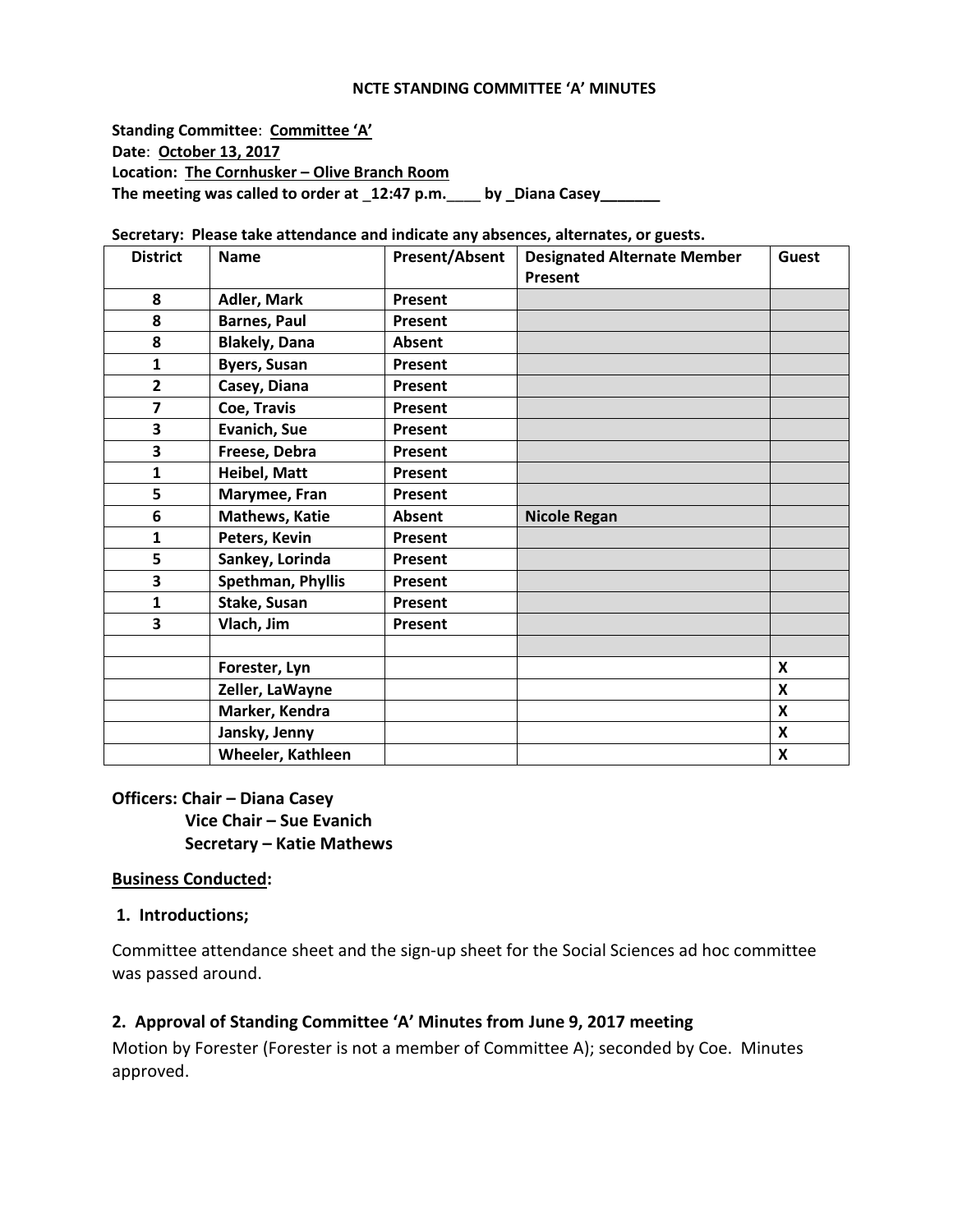**3. Discussion regarding attracting and retaining diverse teacher education candidates/educators / Responses to Guiding Questions—Diversifying the NE Teaching Force (handout) NOTE: Please record responses to questions.**

### **Barriers to a diverse teacher education pipeline:**

- Cost of college
- Test (NSEA grant to help tutor)
- Lack of parental support
- Current teachers not promoting the profession and even speaking against it
- Competition with other professions for minorities
- Lack of support for minorities at college level (if are an athlete they are supported, but others not)
- Can't be what you don't see (not considering the profession as they do not see other minorities being successful)
- $\bullet$  Public perception constantly criticized
- Teachers tend not to toot their own horn Boards need to toot the horn and promote education as a career
- Going geographically to new locations, especially in western NE
- Concerns at the college level about recruitment and admissions practices for educators – recruit for athletics and other programs
- Questions about the number of students who start in education, change major and then years later return and want to teach

# **Strategies/Initiatives:**

- Chamber events when businesses meet often don't include teachers (often meet during the day)
- UNO dual enrollment 28% of 60 dual enrolled attended UNO as freshman this year and 20% in EDU—represents a diverse population
- Educator's Rising
- **•** Teacher Academy @ Ralston (30 students unsure of the diversity of group but likely diverse)
- Educator Rising as a CTE—might limit when a school can't provide the 3 courses. Can look at consortiums, but some places don't have that option—A new barrier that was created!
- Chadron has a regional program in Scottsbluff several Hispanics, some are paras and get Associates from Community College (ElEd) distance learning. Native Americans are attending their own 4-year native colleges—need to be careful not to recruit away from their schools.

### **Resources:**

- Seem available in Metro area
- Several Institutions put on a Teacher Career Day

### **Ideas:**

- Anxious to look at the ACT and composite score to analyze what that will do
- Is there assistance needed with FAFSA and applications at high school level?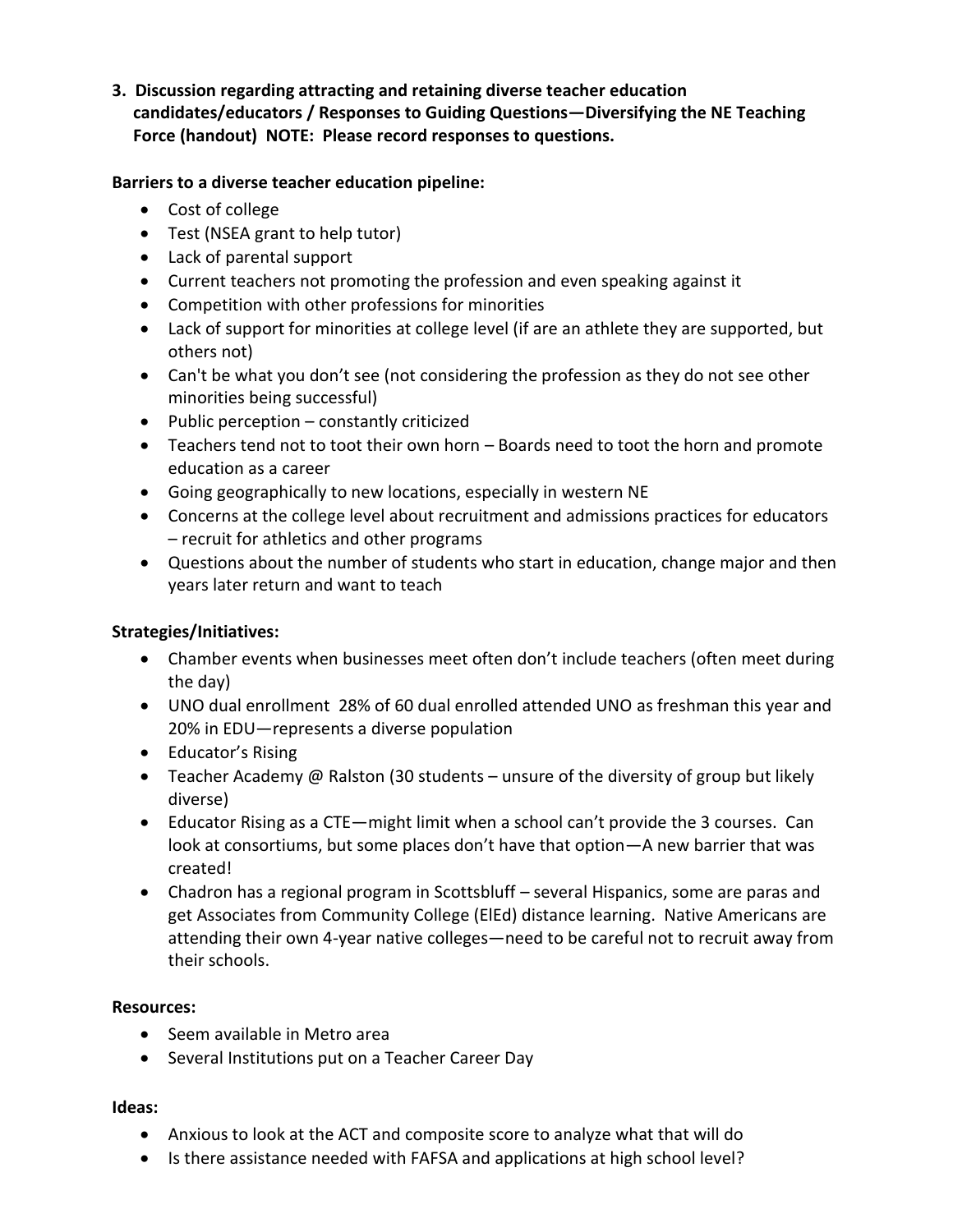- Colorado legislation -Use K-12 funds to get their associates degree before they graduate from high school
- Develop articulation agreements/partnerships with more community colleges (retention might be greater when paired with potential changes in Basic Skills/test requirements)
- AETP, forgiveness loans for teaching in shortage areas, but so many rural schools are not considered by educators
- Look at required residency programs in high need areas (like medical model)
- Concordia's students go outside NE to Lutheran schools; Need to mobilize NE teachers to promote the profession

# **4. Discussion regarding current Curriculum Supervisor (revised to Leadership for Teaching and Learning) endorsement.**

Is it a viable endorsement or could needs be met through other Masters programs?

- 6 completed in last several years. Not necessary
- Hiring does not hinge on the endorsement
- Those with endorsement are being marked as teachers on personnel reports and then can't renew, as they do not have administrative experience
- Not sustainable—is it really a service to those who seek the endorsement?
- The principal endorsement covers every Central Office job Only job that might require the endorsement is Central Office Curriculum Development Director.
- Building leadership behaviors are more critical than an endorsement on a certificate. Obtain a Masters degree in leadership without the administrative certificate, so they don't loose eligibility.
- Discussed a Master Teacher endorsement and Kevin pointed out that this should be a contractual issue to describe the designation and add compensation. Ralston provided an example of Leadership Academy w/UNO credit. Developing excellent leaders—how can we find ways to engage them in that leadership – not enough openings. How do we build capacity and then provide the opportunities (risk is that they leave)
- No one argues for keeping the endorsement—NDE will not weigh in on Masters programs related to leadership degrees as it will not culminate in an endorsement
- Some discussion about on-line programs and credibility

### **5. Responses to Marketing Initiative.**

Not presented—no discussion

### **6. Guidance for Social Sciences** *ad hoc* **committee.**

- National association has a new model and will be integral to the standards recommendations
- NDE has cut back the numbers of subject endorsements related to Field endorsements (Kevin shared the #s taking content exams in the related social sciences subjects - very low numbers except in History)
- Our recommendation would be to examine numbers of completers and numbers of programs and the difficulties in placing for student teaching. What do the high schools need and hire?